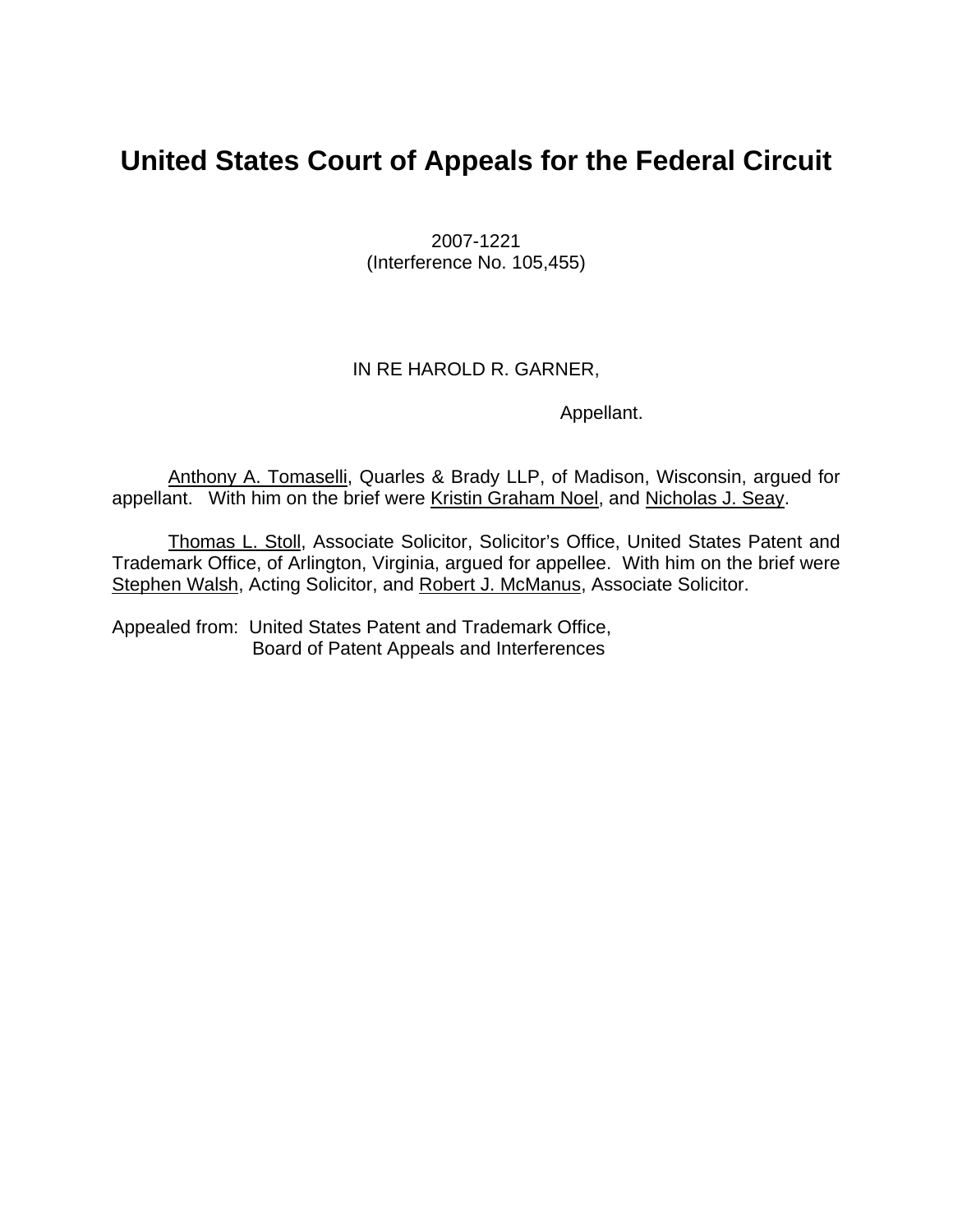## **United States Court of Appeals for the Federal Circuit**

2007-1221 (Interference No. 105,455)

IN RE HAROLD R. GARNER,

Appellant.

DECIDED: December 5, 2007

 $\frac{1}{\sqrt{2}}$  ,  $\frac{1}{\sqrt{2}}$  ,  $\frac{1}{\sqrt{2}}$  ,  $\frac{1}{\sqrt{2}}$  ,  $\frac{1}{\sqrt{2}}$  ,  $\frac{1}{\sqrt{2}}$  ,  $\frac{1}{\sqrt{2}}$  ,  $\frac{1}{\sqrt{2}}$  ,  $\frac{1}{\sqrt{2}}$  ,  $\frac{1}{\sqrt{2}}$  ,  $\frac{1}{\sqrt{2}}$  ,  $\frac{1}{\sqrt{2}}$  ,  $\frac{1}{\sqrt{2}}$  ,  $\frac{1}{\sqrt{2}}$  ,  $\frac{1}{\sqrt{2}}$ 

 $\frac{1}{2}$  ,  $\frac{1}{2}$  ,  $\frac{1}{2}$  ,  $\frac{1}{2}$  ,  $\frac{1}{2}$  ,  $\frac{1}{2}$  ,  $\frac{1}{2}$  ,  $\frac{1}{2}$  ,  $\frac{1}{2}$  ,  $\frac{1}{2}$  ,  $\frac{1}{2}$  ,  $\frac{1}{2}$  ,  $\frac{1}{2}$  ,  $\frac{1}{2}$  ,  $\frac{1}{2}$  ,  $\frac{1}{2}$  ,  $\frac{1}{2}$  ,  $\frac{1}{2}$  ,  $\frac{1$ 

Before RADER, SCHALL and MOORE, Circuit Judges.

MOORE, Circuit Judge.

Harold R. Garner (Garner) appeals the December 14, 2006, decision of the United States Patent and Trademark Office Board of Patent Appeals and Interferences (Board), awarding judgment against Garner for failure to make a prima facie showing of priority. Specifically, Garner appeals the Board's ruling on sufficiency and the Board's definition of "new evidence." We affirm.

#### **BACKGROUND**

The interference in question involves U.S. Patent No. 6,480,324, issued to Calvin F. Quate and David Stern (Quate patent), and U.S. Application Serial No. 09/998,341, filed by Garner (Garner application). Quate is the senior party, based on his patent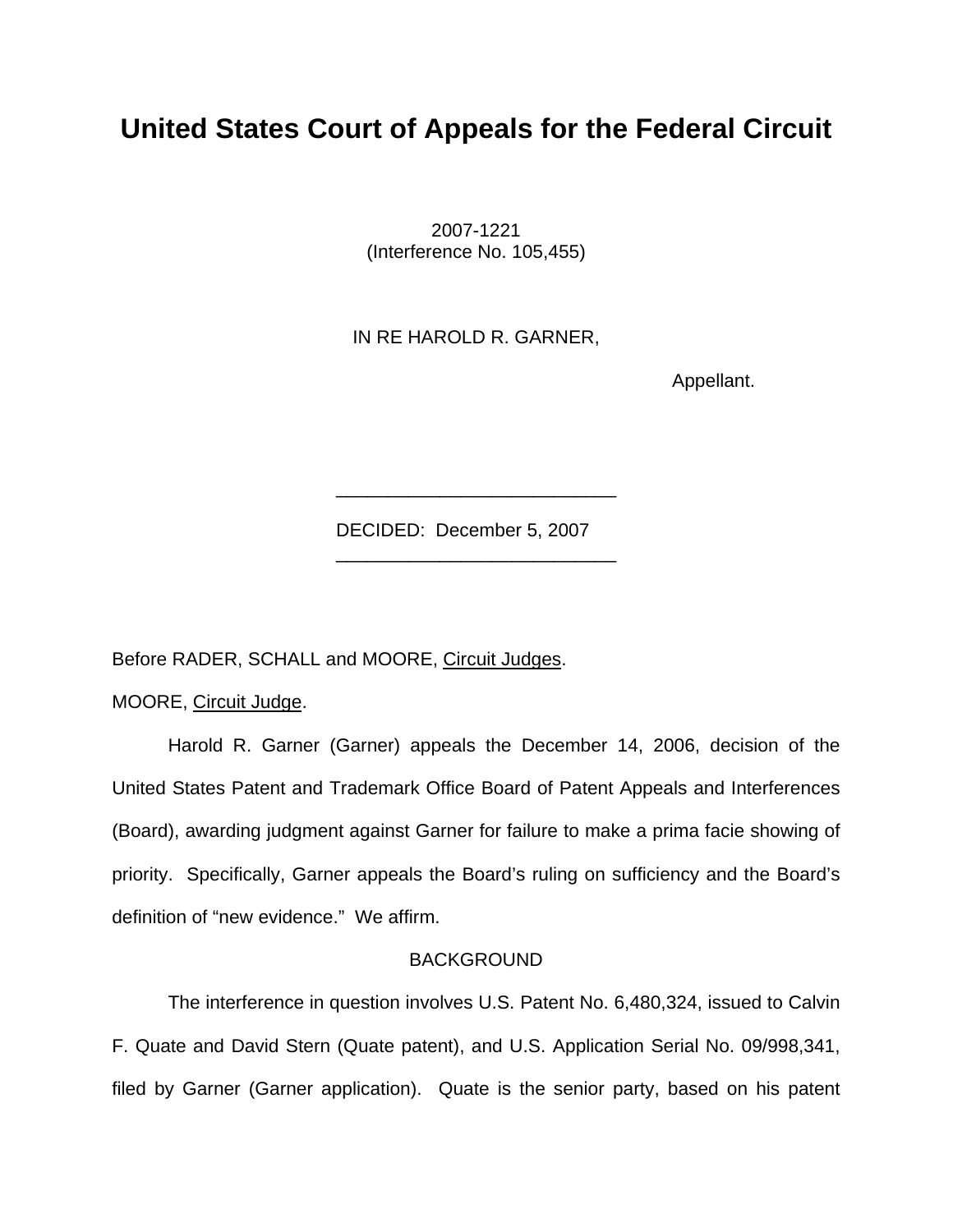application's earlier effective filing date.<sup>[1](#page-2-0)</sup> During the prosecution of the Garner application, the examiner rejected the claims of the Garner application as anticipated by the Quate patent. To provoke an interference with the Quate patent, Garner amended his application to copy the claims of the Quate patent.<sup>[2](#page-2-1)</sup> Garner, as the junior party, had the burden of establishing prior invention. 37 C.F.R. § 41.202(d).

Garner attempted to establish priority by showing that he actually reduced to practice an invention within the proposed count before the Quate patent's effective filing date. To this end, Garner submitted a declaration he executed on November 28, 2001 in the parent application (2001 Garner declaration). The declaration had originally been submitted under 37 C.F.R. § 1.131 in an attempt to overcome a prior art rejection in the parent application. The 2001 Garner declaration included: (i) photographs of a device he allegedly built before the filing date of that prior art reference; and (ii) lab notebook pages that allegedly showed that the device worked. To corroborate his claim that he had built the device depicted in his photographs, Garner also submitted a one-page declaration of John Fondon, executed on October 20, 2005 (Fondon declaration).

In response to a letter sent by the examiner that his 2001 declaration was "insufficient" to provoke an interference under 37 C.F.R. § 41.202(d) (Rule 202(d)), without any substantive changes, Garner retitled his 2001 Rule 131 declaration to be a

<span id="page-2-0"></span> <sup>1</sup> <sup>1</sup> The Quate patent issued from an application filed June 14, 2001, which was a divisional application that claimed priority back to a provisional application filed May 29, 1998. The Garner application was filed November 29, 2001 and claims priority through two continuing applications to a provisional application filed June 4, 1998.

<span id="page-2-1"></span><sup>2</sup> The count of the interference is drawn to "an apparatus for catalyzing a reaction on a substrate comprising: a light source; a computer-controlled micromirror positioned to redirect light from the light source toward the substrate; and a reaction chamber, wherein light redirected by the micromirror catalyzes a chemical reaction proximate the substrate in the reaction."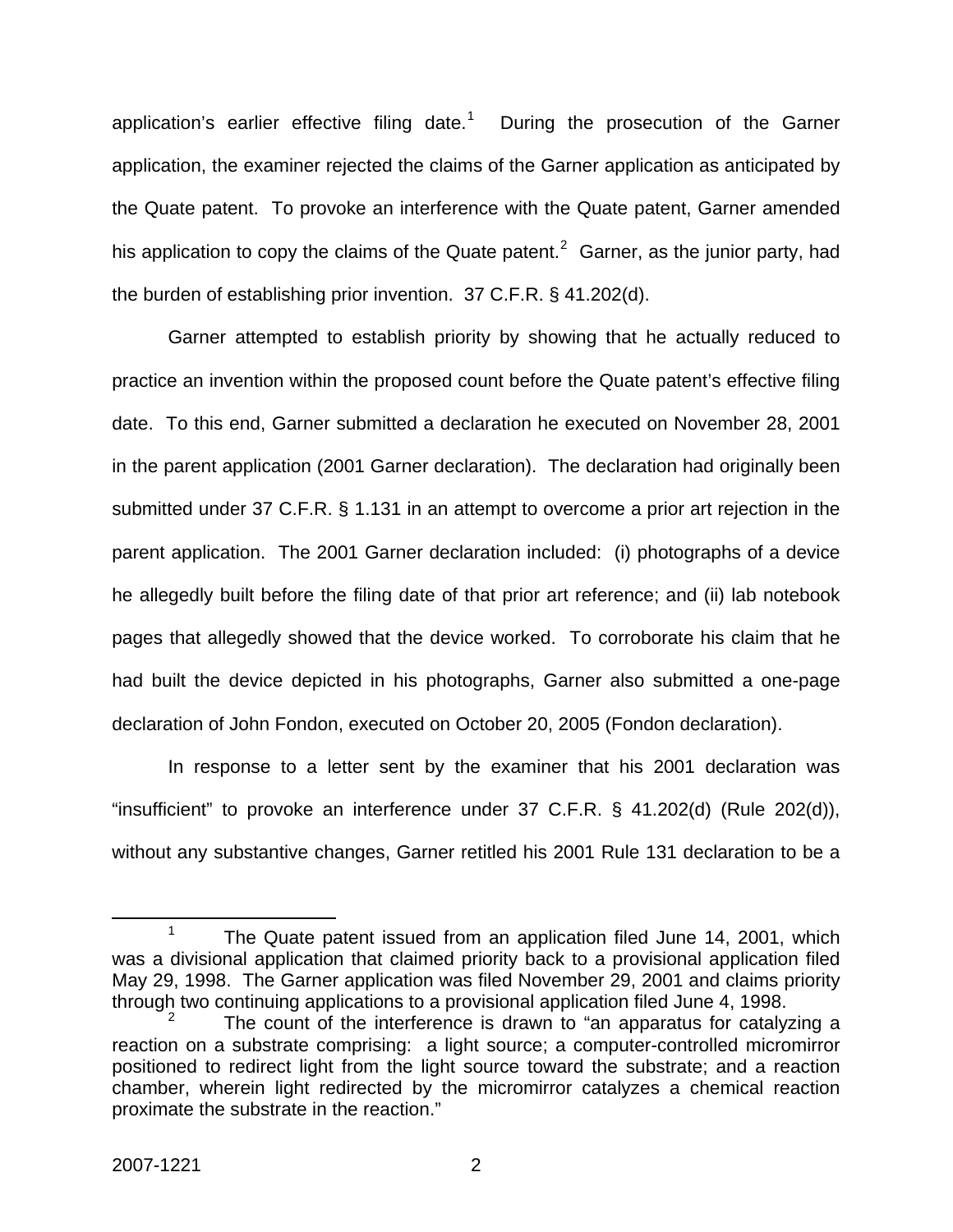"Rule 202(d) declaration" re-executed and filed it (2005 Garner declaration). Garner resubmitted the Fondon declaration without change. The Examiner forwarded Garner's request to provoke an interference to the Board.

The Board found Garner's filing insufficient to establish a prima facie showing of priority.<sup>[3](#page-3-0)</sup> Per Rule 202(d), the Board declared an interference and issued an Order to Show Cause why judgment should not be entered against him. In response to the Board's Order to Show Cause, Garner relied on three items that he did not submit in his original Rule 202(d) filing to show priority: (i) a 37 C.F.R. § 1.131 declaration filed on September 2, 2003 in an attempt to overcome a prior art rejection (2003 Garner declaration); (ii) the specification of his provisional application; and (iii) the specification of his utility application.

The Board found that these three items were "new evidence" that is not permitted under Rule 202(d) without a showing of good cause and that Garner had not attempted to show good cause for his belated reliance. Therefore, the Board issued judgment against Garner. Garner appeals the Board's ruling on sufficiency and the Board's definition of "new evidence."

#### **DISCUSSION**

Decisions of the Patent and Trademark Office (PTO) are reviewed in accordance with the Administrative Procedure Act. See Dickinson v. Zurko, 527 U.S. 150, 165 (1999). Thus the Board's factual findings are reviewed to determine whether they are

<span id="page-3-0"></span> $\overline{\phantom{a}}$  3  $3$  The Board considered the 2001 Garner declaration, the 2005 Garner declaration, and the Fondon declaration.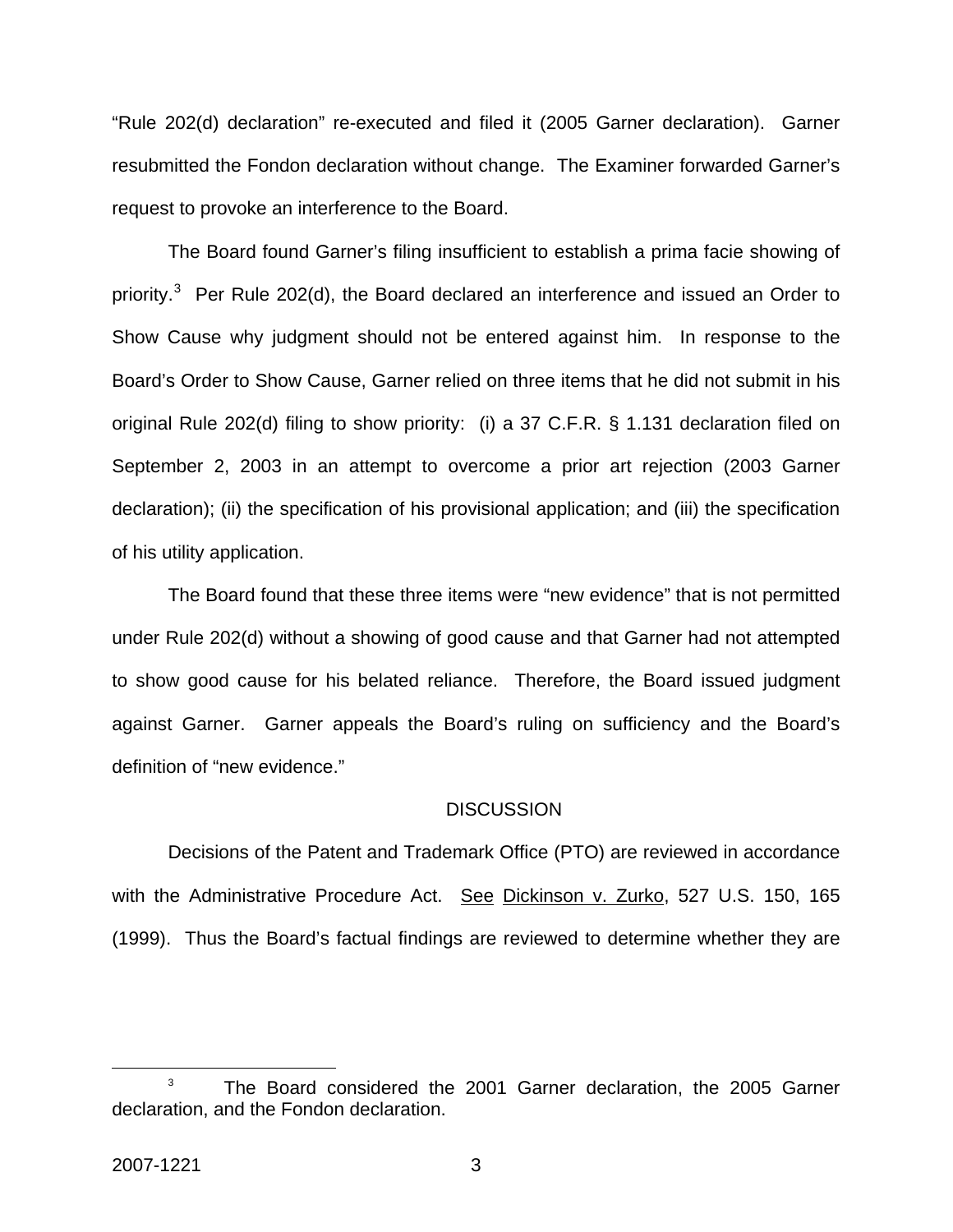supported by substantial evidence and the Board's legal conclusions are reviewed de novo. See In re Gartside, 203 F.3d 1305, 1315-16 (Fed. Cir. 2000).

Garner contends that Dethmers Manufacturing, Inc. v. Automatic Equipment Manufacturing Co., 272 F.3d 1365, 1370 (Fed. Cir. 2001), stands for the proposition that this court reviews de novo the PTO's interpretation of its own regulations. Garner is mistaken. We have repeatedly held that "[a]n agency's interpretation of its own regulations is entitled to substantial deference and will be accepted unless it is plainly erroneous or inconsistent with the regulation." Star Fruits S.N.C. v. United States, 393 F.3d 1277, 1282 (Fed. Cir. 2005); see also In re Sullivan, 362 F.3d 1324, 1326 (Fed. Cir. 2004) ("We accept the Board's interpretation of Patent and Trademark Office regulations unless that interpretation is 'plainly erroneous or inconsistent with the regulation.'"); Eli Lilly Co. v. Bd. of Regents of the Univ. of Wash., 334 F.3d 1264, 1266 (Fed. Cir. 2003) ("An agency's interpretation of its own regulations is entitled to substantial deference, and that interpretation will be accepted unless it is plainly erroneous or inconsistent with the regulation.").

Dethmers is not to the contrary. In Dethmers, this court declined to accord deference to the PTO interpretation because this court had already interpreted the reissue regulation in question in two previous cases. 272 F.3d at 1369. Since there has been no previous interpretation of Rule 202(d), this court will review the Board's interpretation to determine whether it is plainly erroneous or inconsistent with the regulation. We will review the Board's ruling on sufficiency to determine whether it is supported by substantial evidence.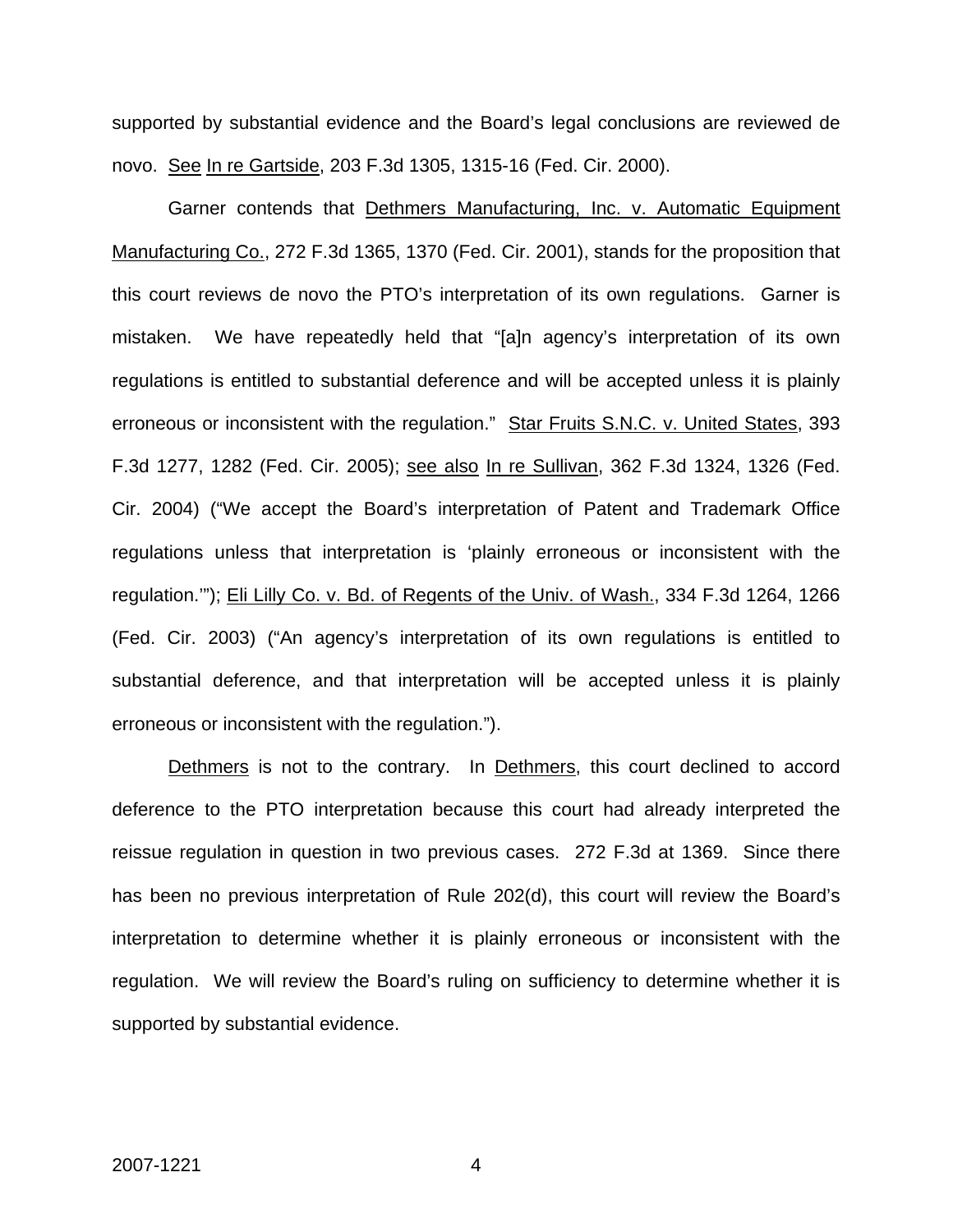First, Garner argues that the Board's interpretation of "new evidence" creates internal inconsistencies within Rule 202. Garner contends that Rule 202 should be interpreted as prohibiting the late filing of newly created evidence only, not evidence that "already existed" and could be found in his application file. In contrast, the PTO contends that the Board's interpretation of "new evidence," namely that the 2003 Garner declaration and the provisional and utility patent specifications are new evidence, is not plainly erroneous or inconsistent with the regulation. In relevant part, 37 C.F.R. § 41.202 states:

(a) Applicant. An applicant, including a reissue applicant, may suggest an interference with another application or a patent. The suggestion must:

 (5) If a claim has been added or amended to provoke an interference, provide a claim chart showing the written description for each claim in the applicant's specification, and

(d) Requirement to show priority under 35 U.S.C. 102 (g).

. . . (2) If an applicant fails to show priority under paragraph (d)(1) of this section, an administrative patent judge may nevertheless declare an interference to place the applicant under an order to show cause why judgment should not be entered against the applicant on priority. New evidence in support of priority will not be admitted except on a showing of good cause. . . .

(emphasis added).

. . .

. . .

Garner argues the inconsistency generated by the Board's interpretation is apparent when comparing the PTO's instructions regarding the proper application of Rule 202(a)(5) and the Board's definition of "new evidence" in Rule 202(d)(2). Rule 202(a)(5) requires an applicant to "provide a claim chart showing the written description for each claim in the applicant's specification" if a claim has been added or amended to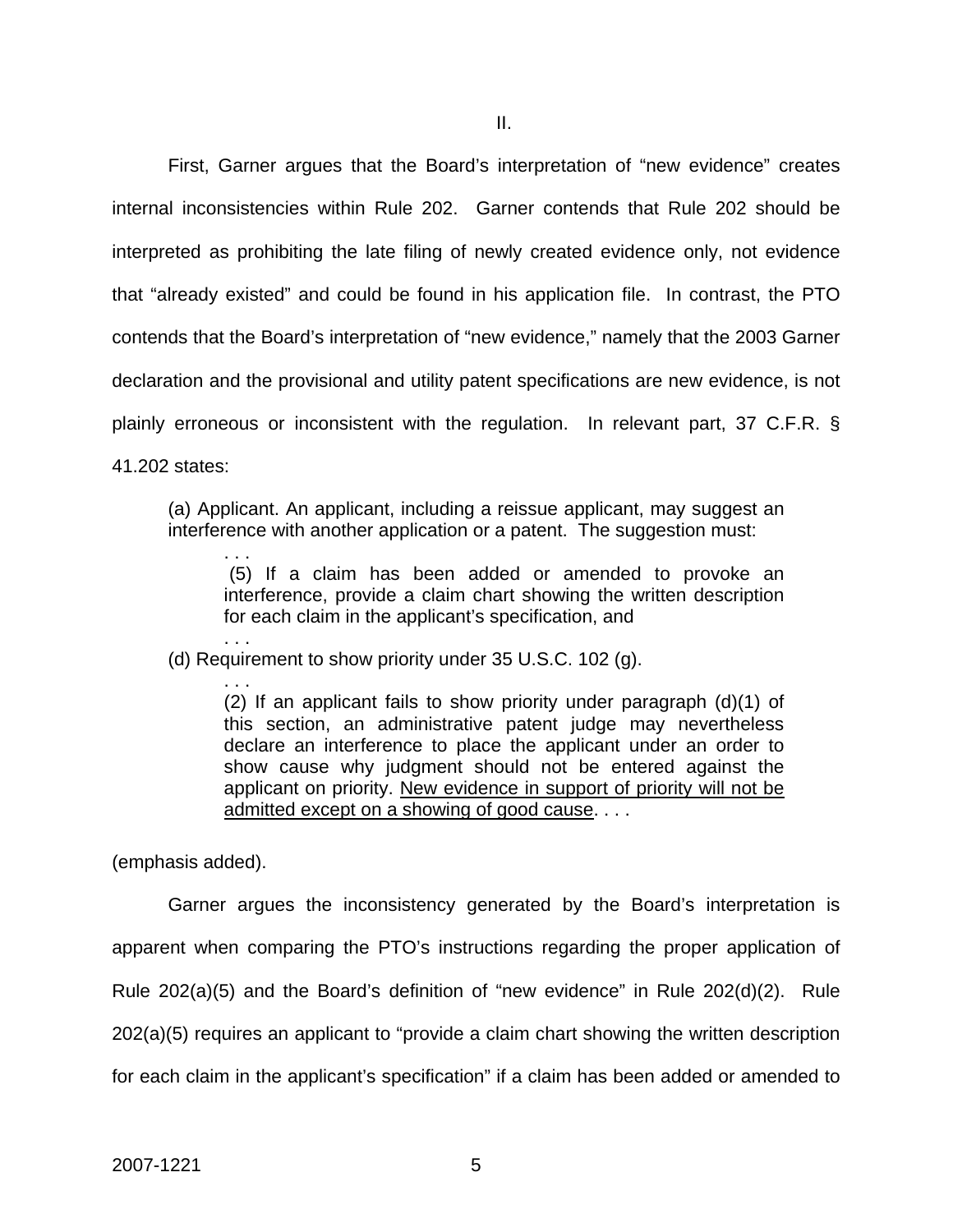provoke an interference. The notice of rulemaking issued by the PTO explains that Rule 202(a)(5) is intended to "continue the practice under Rule 633(a) of looking at the applicant's specification to determine the meaning of a copied claim."[4](#page-6-0) Rules of Practice Before the Board of Patent Appeals and Interferences, 68 Fed. Reg. 66,648, 66,663 (Nov. 26, 2003). Garner contends under the PTO's interpretation, the Board is expected to consider the specification of the application at issue when evaluating the applicant's claim chart under Rule 202(a)(5) but not when considering the applicant's sufficiency of showing under Rule 202(d), unless the specification was submitted to the PTO as part of the applicant's initial showing.

The PTO counters that there is no inconsistency, arguing that Rule 202(a)(5) pertains to the applicant's written description requirement and Rule 202(d) pertains to the applicant's showing of priority requirement and hence, the two are unrelated. We do not find the PTO's argument persuasive. Both Rule 202(a)(5) and Rule 202(d) address elements an applicant must satisfy to provoke an interference. There is no textual support for reading these two subsections separately for purposes of evidentiary submissions. Indeed, Rule 202(d) restricts the admission of new evidence generally. All of the specific subsidiary requirements the applicant must satisfy to suggest an interference pertain to this ultimate function, and Rule 202(d)'s use of the phrase "in support of priority" does not suggest otherwise. We conclude that the Board's interpretation of "new evidence" is inconsistent with the regulation, as the Board interpreted Rule 202 in a way that requires it to consider the specification under (a), but

<span id="page-6-0"></span>4

<sup>&</sup>lt;sup>4</sup> Rule 633(a) was a predecessor to Rule 202.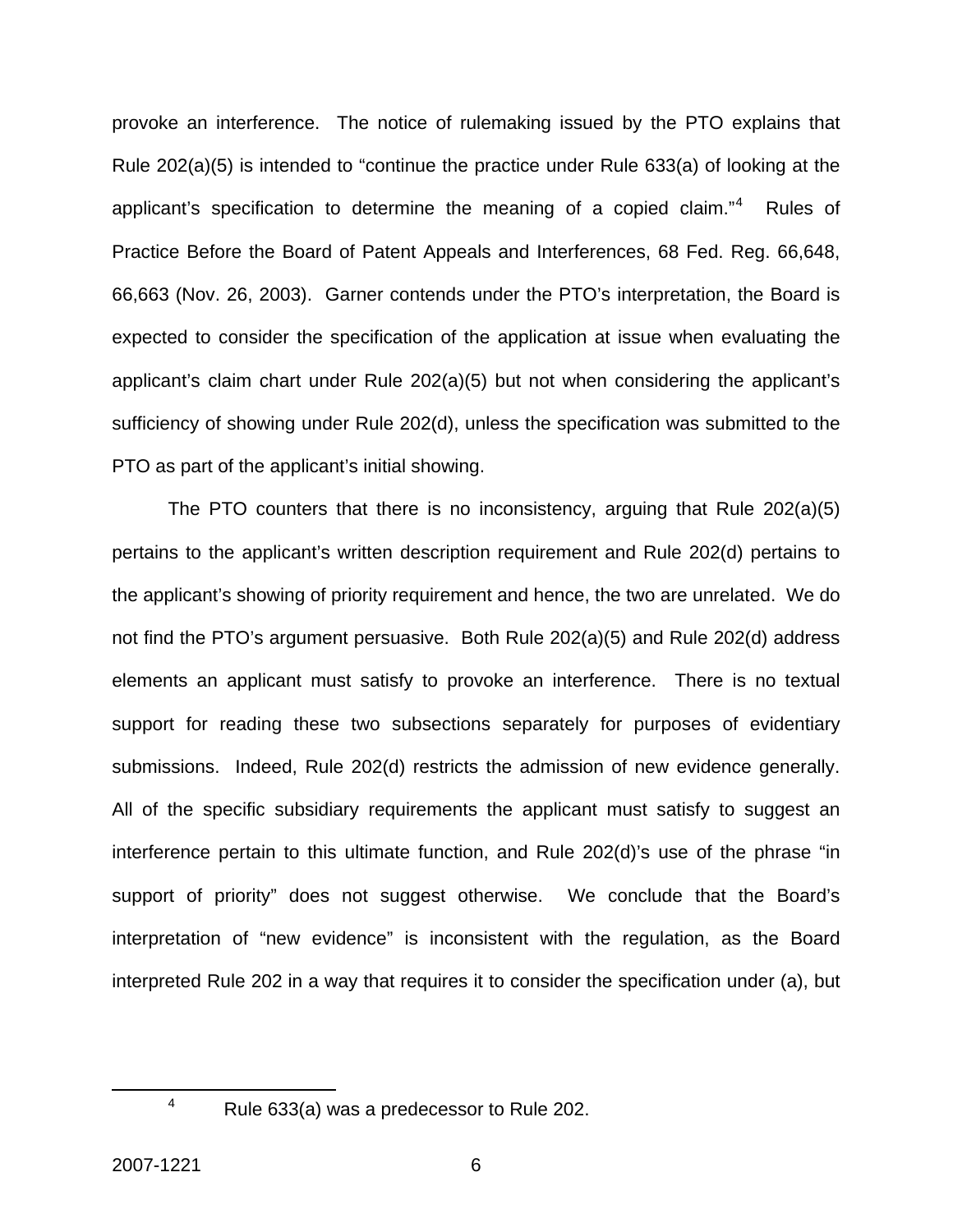not under (d), unless the applicant resubmits the specification.<sup>[5](#page-7-0)</sup> Since the specifications were already before the Board in the interference proceeding pursuant to Rule 202(a), they cannot be new evidence under Rule 202(d). Therefore we conclude the Board erred when it found that the specifications constitute "new evidence" under Rule 202(d).

Even with the patent specifications in evidence, Garner failed to establish a prima facie showing of priority. "In order to establish an actual reduction to practice, the inventor must prove that: (1) he constructed an embodiment or performed a process that met all the limitations of the interference count; and (2) he determined that the invention would work for its intended purpose." Taskett v. Dentlinger, 344 F.3d 1337, 1340 (Fed. Cir. 2003) (quoting Cooper v. Goldfarb, 154 F.3d 1321, 1327 (Fed. Cir. 1998)).

In addition, an inventor's testimony as to the facts of invention must be corroborated by independent evidence. Cooper, 154 F.3d at 1330. "Independent corroboration may consist of testimony of a witness, other than the inventor, to the actual reduction to practice or it may consist of evidence of surrounding facts and circumstances independent of information received from the inventor." Reese v. Hurst,

<span id="page-7-0"></span> $\frac{1}{5}$ <sup>5</sup> The Board's holding that the 2003 Garner declaration constitutes "new evidence" is not plainly erroneous or inconsistent with the regulation. The Board's interpretation is consistent with the regulation's plain language and the regulatory history of Rule 202. The latter shows that the rule had been rewritten in 1984 to provide a stricter standard for applicants to supplement their initial prima facie showing. Rules of Practice Before the Board of Patent Appeals and Interferences, 49 Fed. Reg. 3,768*,*  3,775 (Jan. 30, 1984) ("The 'good cause' showing . . . would impose a stricter standard. . . . Under current practice, the Board . . . has found that substantial time is lost in issuing orders to show cause based on an inadequate initial showing only to have an adequate showing made with the response to the order to show cause."); see also Rules of Practice Before the Board of Patent Appeals and Interferences, 69 Fed. Reg. 49,960, 49,992 (Aug.12, 2004) (stating that "delay in making the [Rule 202(d)] showing would drag out the pendency of the interference").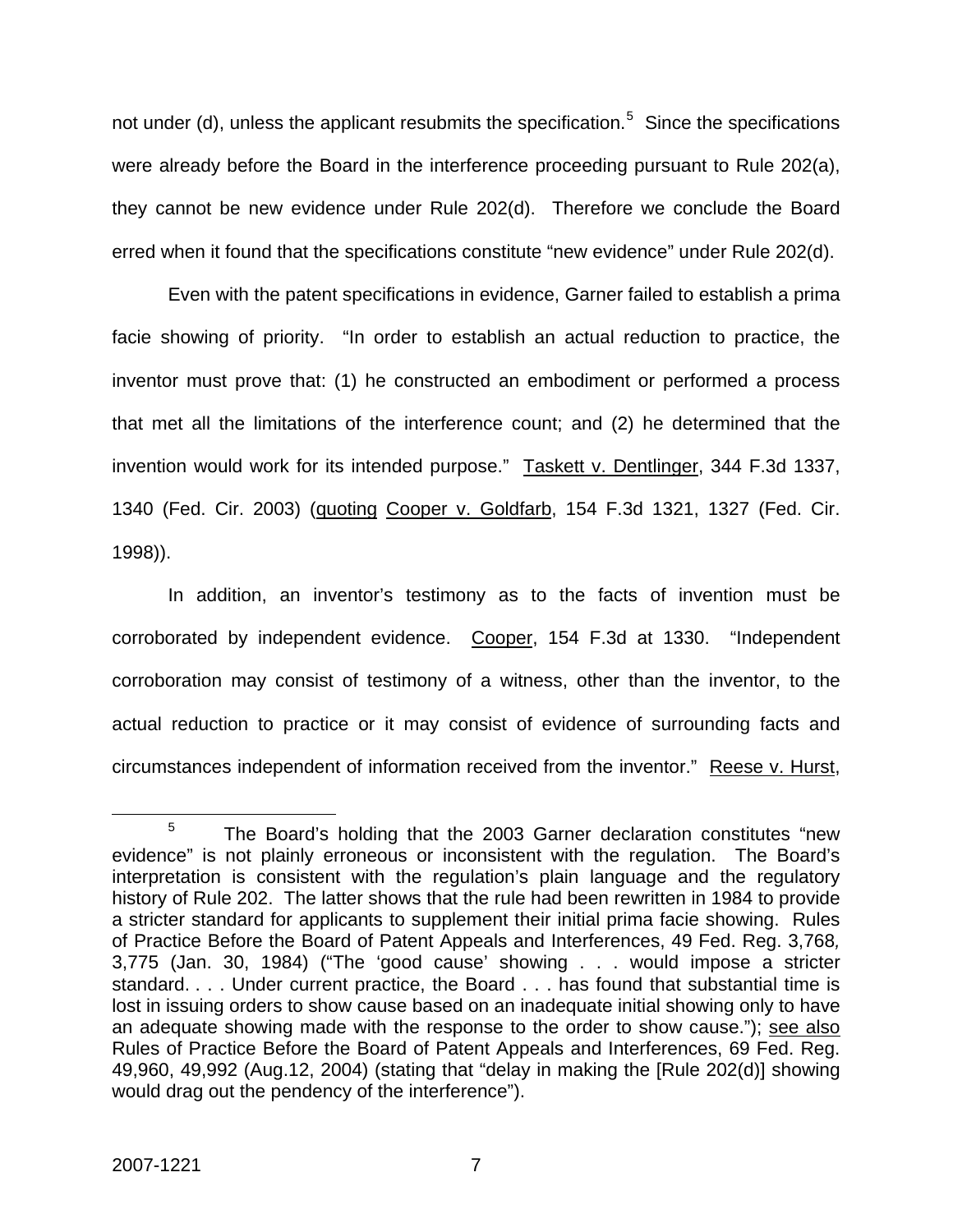661 F.2d 1222, 1225 (CCPA 1981). Sufficiency of corroboration is determined by using a "rule of reason" analysis, under which all pertinent evidence is examined when determining the credibility of an inventor's testimony. See Price v. Symsek, 988 F.2d 1187, 1195 (Fed. Cir. 1993).

Even with the specifications, Garner's submissions to the Board do not sufficiently corroborate his claim of actual reduction to practice. The Fondon declaration states that Fondon saw the device shown in the photographs in Garner's laboratory in November 1997. Fondon does not testify that the device operated or worked for its intended purpose. In fact, Fondon does not indicate that he ever saw the device operate. At most the Fondon declaration corroborates the existence of a device purportedly shown in the photographs.

While "the law does not impose an impossible standard of 'independence' on corroborative evidence by requiring that every point of a reduction to practice be corroborated by evidence having a source totally independent of the inventor . . . [,]" Cooper, 154 F.3d at 1330 (internal citations omitted), corroboration of the existence of the device is not sufficient in this case to establish corroboration of reduction to practice. It is also necessary to corroborate that the device worked for its intended purpose. See Hahn v. Wong, 892 F.2d 1028, 1032 (Fed. Cir. 1989) (stating that "affiants' statements that by a certain date they had 'read and understood' specified pages of [the inventor's] laboratory notebooks did not corroborate a reduction to practice . . . because they established only that those pages existed on a certain date . . . [and] did not independently corroborate the statements made on those pages"). The Board's ultimate holding regarding the insufficiency of the showing is supported by substantial